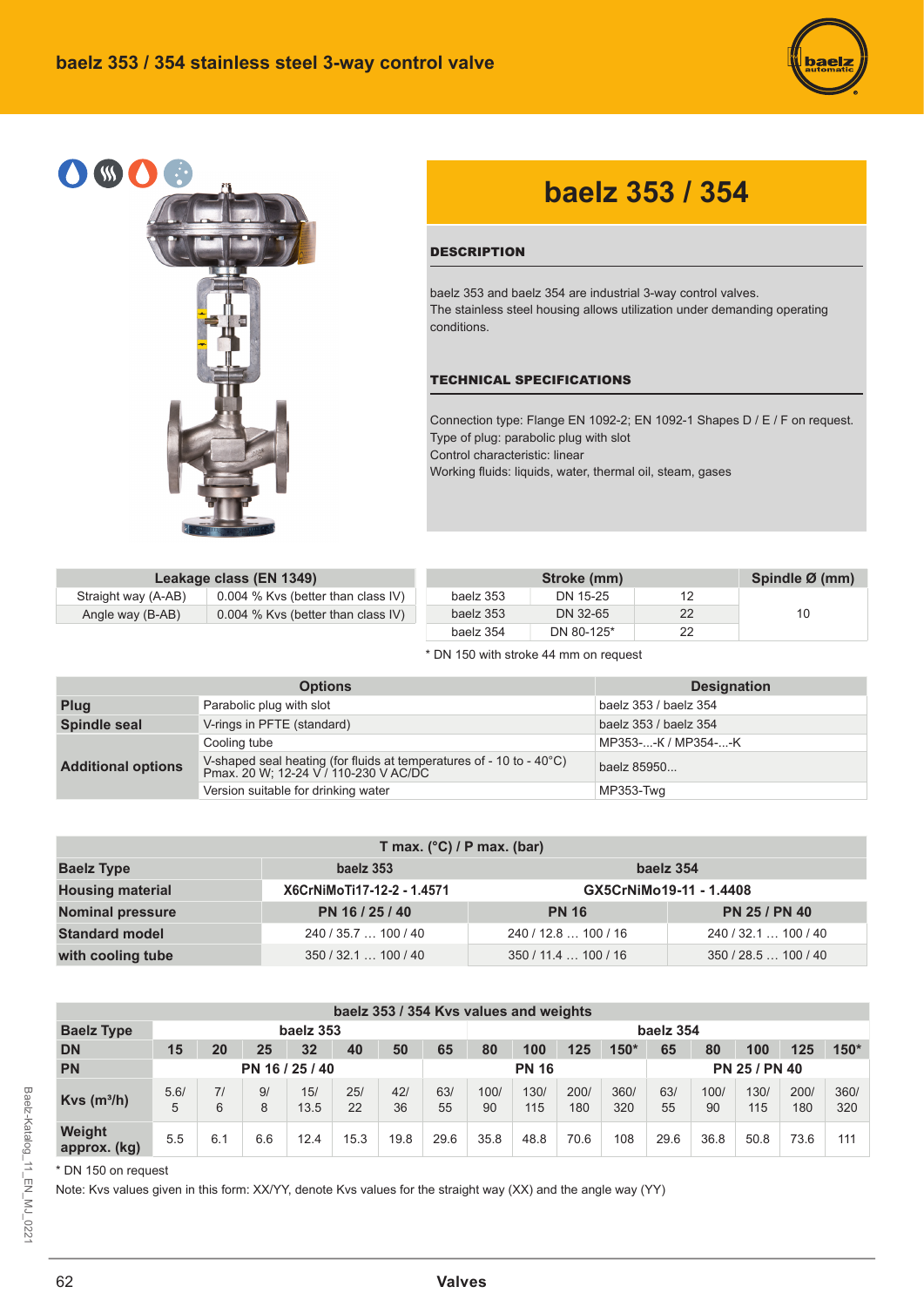| baelz 353 / 354 dimensions (mm) |           |     |     |     |         |  |  |  |  |  |  |  |  |  |
|---------------------------------|-----------|-----|-----|-----|---------|--|--|--|--|--|--|--|--|--|
| <b>Baelz</b>                    |           |     |     |     | h2      |  |  |  |  |  |  |  |  |  |
| <b>Type</b>                     | <b>DN</b> | BL  | h1  | 353 | $353-K$ |  |  |  |  |  |  |  |  |  |
|                                 |           |     |     | 354 | $354-K$ |  |  |  |  |  |  |  |  |  |
|                                 | 15        | 130 | 89  | 105 | 268     |  |  |  |  |  |  |  |  |  |
| baelz                           | 20        | 150 | 89  | 105 | 268     |  |  |  |  |  |  |  |  |  |
| 353                             | 25        | 160 | 89  | 105 | 268     |  |  |  |  |  |  |  |  |  |
|                                 | 32<br>40  | 180 | 160 | 145 | 381     |  |  |  |  |  |  |  |  |  |
|                                 |           | 200 | 160 | 145 | 381     |  |  |  |  |  |  |  |  |  |
|                                 | 50        | 230 | 170 | 150 | 386     |  |  |  |  |  |  |  |  |  |
|                                 | 65        | 290 | 180 | 154 | 390     |  |  |  |  |  |  |  |  |  |
| baelz                           | 80        | 310 | 190 | 157 | 393     |  |  |  |  |  |  |  |  |  |
| 354                             | 100       | 350 | 200 | 165 | 401     |  |  |  |  |  |  |  |  |  |
|                                 | 125       | 400 | 220 | 175 | 411     |  |  |  |  |  |  |  |  |  |

| baelz actuators dimensions (mm)                    |     |     |     |     |     |  |  |  |  |  |  |  |  |  |
|----------------------------------------------------|-----|-----|-----|-----|-----|--|--|--|--|--|--|--|--|--|
| Ød<br>ØD<br><b>Designation</b><br>$\boldsymbol{x}$ |     |     |     |     |     |  |  |  |  |  |  |  |  |  |
| <b>E07</b>                                         | 320 | 145 | 129 |     |     |  |  |  |  |  |  |  |  |  |
| E45                                                | 560 | 150 | 175 |     |     |  |  |  |  |  |  |  |  |  |
| <b>P11</b>                                         |     |     |     | 244 | 160 |  |  |  |  |  |  |  |  |  |
| <b>P21</b>                                         |     |     |     | 268 | 242 |  |  |  |  |  |  |  |  |  |
| <b>P21-V6</b>                                      |     |     |     | 304 | 242 |  |  |  |  |  |  |  |  |  |
| <b>P22</b>                                         |     |     |     | 322 | 242 |  |  |  |  |  |  |  |  |  |
|                                                    |     |     |     |     |     |  |  |  |  |  |  |  |  |  |

Electric actuators: baelz 373-E Pneumatic actuators: baelz 373-P



baelz 353 DN 15-65 baelz 354 DN 80-125



Ød

Ø140

baelz 353-K DN 15-65 baelz 354-K DN 80-125

## **Sectional drawings of the baelz plug 353 / 354**



Parabolic plug with slot baelz 353 DN 15-65



baelz 354 DN 80-125